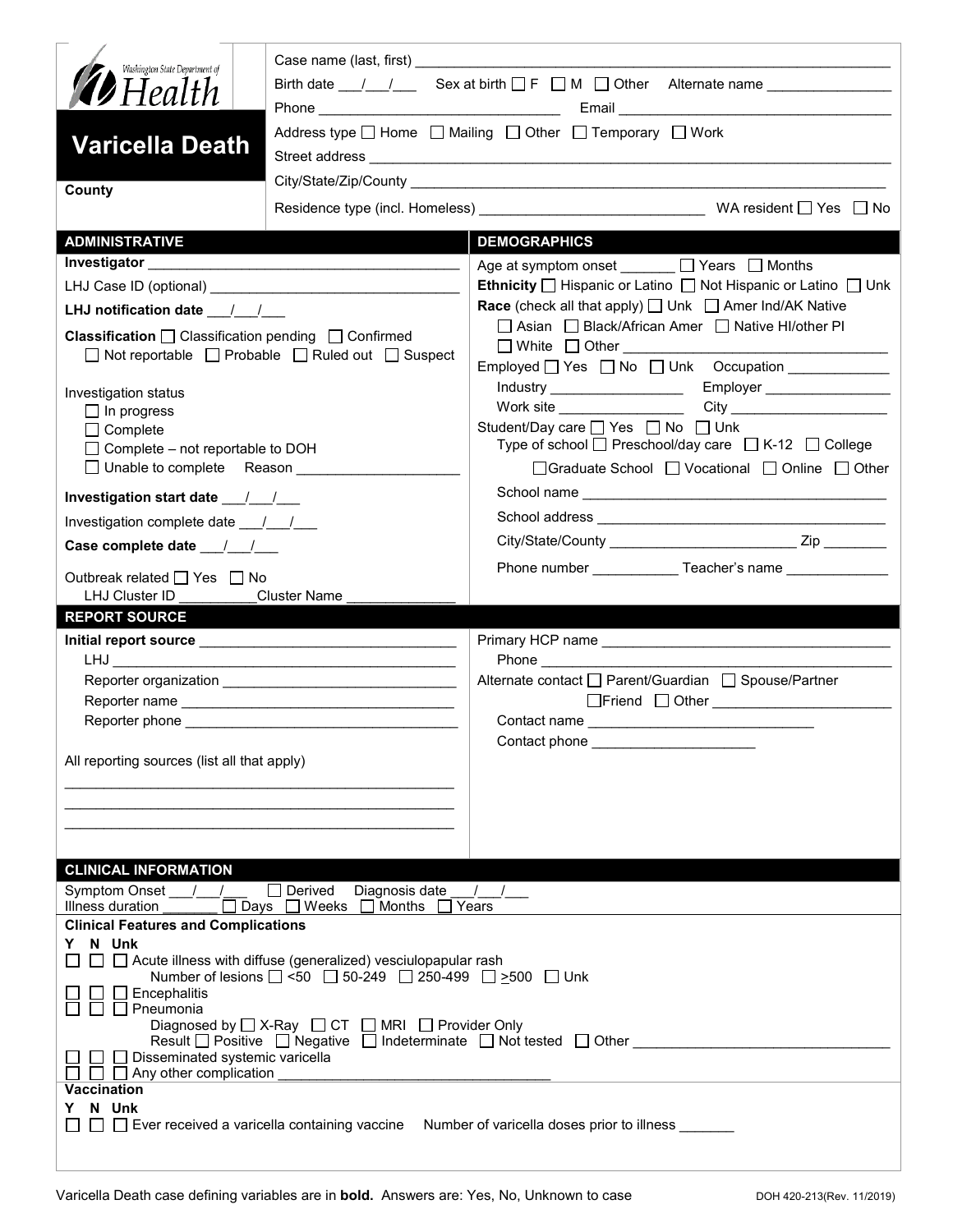| Case Name                                |                                                                                                                                                                                            | LHJ Case ID                                                                                                      |                                                                                                                         |
|------------------------------------------|--------------------------------------------------------------------------------------------------------------------------------------------------------------------------------------------|------------------------------------------------------------------------------------------------------------------|-------------------------------------------------------------------------------------------------------------------------|
|                                          | Vaccine information available $\Box$ Yes $\Box$ No                                                                                                                                         |                                                                                                                  |                                                                                                                         |
|                                          | Date of vaccine administration __/__/___ Vaccine administered (Type) _____                                                                                                                 |                                                                                                                  | <u> 1989 - Johann Stein, mars an deus Frankryk (</u>                                                                    |
| Vaccine lot number                       |                                                                                                                                                                                            |                                                                                                                  |                                                                                                                         |
|                                          | Information source Washington Immunization Information System (WIIS) WIIS ID number                                                                                                        |                                                                                                                  |                                                                                                                         |
|                                          |                                                                                                                                                                                            | $\Box$ Medical record $\Box$ Patient vaccination card $\Box$ Verbal only/no documentation $\Box$ Other state IIS |                                                                                                                         |
|                                          |                                                                                                                                                                                            |                                                                                                                  |                                                                                                                         |
|                                          | Date of vaccine administration 11/2000 Vaccine administered (Type) 2008. [2010]                                                                                                            |                                                                                                                  |                                                                                                                         |
| Vaccine lot number                       |                                                                                                                                                                                            |                                                                                                                  | Administering provider <b>Administering</b> or and the state of the state of the state of the state of the state of the |
|                                          |                                                                                                                                                                                            |                                                                                                                  |                                                                                                                         |
|                                          |                                                                                                                                                                                            | $\Box$ Medical record $\Box$ Patient vaccination card $\Box$ Verbal only/no documentation $\Box$ Other state IIS |                                                                                                                         |
| N Unk<br>Y.                              |                                                                                                                                                                                            |                                                                                                                  |                                                                                                                         |
|                                          | $\Box$ $\Box$ Varicella vaccination up to date for age per ACIP                                                                                                                            |                                                                                                                  |                                                                                                                         |
|                                          | Vaccine series not up to date reason                                                                                                                                                       |                                                                                                                  |                                                                                                                         |
|                                          |                                                                                                                                                                                            | $\Box$ Religious exemption $\Box$ Medical contraindication $\Box$ Philosophical exemption                        |                                                                                                                         |
|                                          |                                                                                                                                                                                            | □ Laboratory confirmation of previous disease □ MD diagnosis of previous disease                                 |                                                                                                                         |
|                                          |                                                                                                                                                                                            | □ Underage for vaccine □ Parental refusal □ Other □ Unknown                                                      |                                                                                                                         |
| <b>Hospitalization</b>                   |                                                                                                                                                                                            |                                                                                                                  |                                                                                                                         |
| Y N Unk                                  |                                                                                                                                                                                            |                                                                                                                  |                                                                                                                         |
|                                          | □ □ Hospitalized at least overnight for this illness Facility name ________________________________                                                                                        |                                                                                                                  |                                                                                                                         |
|                                          | Hospital admission date ___ /____/ ____ Discharge ___ /___ /__<br>Admitted to ICU Date admitted to ICU $\frac{1}{\sqrt{2}}$ Date discharged from ICU $\frac{1}{\sqrt{2}}$                  |                                                                                                                  |                                                                                                                         |
|                                          | Mechanical ventilation or intubation required                                                                                                                                              |                                                                                                                  |                                                                                                                         |
|                                          |                                                                                                                                                                                            |                                                                                                                  |                                                                                                                         |
| N Unk<br>Y.                              |                                                                                                                                                                                            |                                                                                                                  |                                                                                                                         |
|                                          | $\Box$ Died of this illness Death date $\Box$ / $\Box$ Please fill in the death date information on the Person Screen                                                                      |                                                                                                                  |                                                                                                                         |
| $\Box$ $\Box$                            |                                                                                                                                                                                            |                                                                                                                  |                                                                                                                         |
| $\Box$ $\Box$                            | Death certificate lists disease as a cause of death or a significant contributing condition                                                                                                |                                                                                                                  |                                                                                                                         |
|                                          | Autopsy performed<br>Location of death $\Box$ Outside of hospital (e.g., home or in transit to the hospital                                                                                |                                                                                                                  |                                                                                                                         |
|                                          |                                                                                                                                                                                            | Emergency department (ED) $\Box$ Inpatient ward $\Box$ ICU                                                       |                                                                                                                         |
|                                          | Other                                                                                                                                                                                      |                                                                                                                  |                                                                                                                         |
|                                          | RISK AND RESPONSE (Ask about exposures 10-21 days before symptom onset)                                                                                                                    |                                                                                                                  |                                                                                                                         |
|                                          |                                                                                                                                                                                            |                                                                                                                  |                                                                                                                         |
|                                          |                                                                                                                                                                                            |                                                                                                                  |                                                                                                                         |
| Travel                                   |                                                                                                                                                                                            |                                                                                                                  |                                                                                                                         |
| Travel out of:                           | Setting 1                                                                                                                                                                                  | Setting 2                                                                                                        | Setting 3                                                                                                               |
|                                          | County/City ____________________                                                                                                                                                           | County/City ___________________                                                                                  | County/City _______________________<br>$\Box$                                                                           |
|                                          | State _________________________                                                                                                                                                            |                                                                                                                  |                                                                                                                         |
|                                          | Other _________                                                                                                                                                                            | Other                                                                                                            | Other                                                                                                                   |
| Destination name                         |                                                                                                                                                                                            |                                                                                                                  |                                                                                                                         |
| Start and end dates                      | $\frac{1}{2}$<br>to to                                                                                                                                                                     | to                                                                                                               | to                                                                                                                      |
|                                          |                                                                                                                                                                                            |                                                                                                                  |                                                                                                                         |
| <b>Risk and Exposure Information</b>     |                                                                                                                                                                                            |                                                                                                                  |                                                                                                                         |
| Y N Unk                                  |                                                                                                                                                                                            |                                                                                                                  |                                                                                                                         |
|                                          |                                                                                                                                                                                            |                                                                                                                  |                                                                                                                         |
| <b>Exposure and Transmission Summary</b> |                                                                                                                                                                                            |                                                                                                                  |                                                                                                                         |
| Y N Unk                                  |                                                                                                                                                                                            |                                                                                                                  |                                                                                                                         |
|                                          | $\Box$ Epi-linked to another person with a vesiculopapular rash                                                                                                                            |                                                                                                                  |                                                                                                                         |
|                                          | $\Box$ $\Box$ Outbreak or cluster related death                                                                                                                                            |                                                                                                                  |                                                                                                                         |
|                                          |                                                                                                                                                                                            |                                                                                                                  |                                                                                                                         |
|                                          |                                                                                                                                                                                            |                                                                                                                  |                                                                                                                         |
|                                          | Likely geographic region of exposure $\Box$ In Washington – county $\Box$ $\Box$ Other state $\Box$ Other state $\Box$ Not in US - country $\Box$ Unk<br>Not in US - country _____________ |                                                                                                                  |                                                                                                                         |
|                                          | International travel related □ During entire exposure period □ During part of exposure period □ No international travel                                                                    |                                                                                                                  |                                                                                                                         |
|                                          |                                                                                                                                                                                            |                                                                                                                  |                                                                                                                         |
|                                          | Suspected exposure type □ Person to person □ Health care associated □ Unk                                                                                                                  |                                                                                                                  |                                                                                                                         |
|                                          |                                                                                                                                                                                            |                                                                                                                  |                                                                                                                         |
| Describe                                 |                                                                                                                                                                                            |                                                                                                                  |                                                                                                                         |
|                                          | Suspected exposure setting $\Box$ Day care/Childcare $\Box$ School (not college) $\Box$ Doctor's office $\Box$ Hospital ward $\Box$ Hospital ER                                            |                                                                                                                  |                                                                                                                         |
|                                          | □ Hospital outpatient facility □ Home □ Work □ College □ Military □ Correctional facility □ Place of worship                                                                               |                                                                                                                  |                                                                                                                         |
|                                          | □ Laboratory □ Long term care facility □ Homeless/shelter □ International travel □ Out of state travel □ Transit                                                                           |                                                                                                                  |                                                                                                                         |
|                                          | □ Social event □ Large public gathering □ Restaurant □ Hotel/motel/hostel □ Other                                                                                                          |                                                                                                                  |                                                                                                                         |
|                                          |                                                                                                                                                                                            |                                                                                                                  |                                                                                                                         |
|                                          |                                                                                                                                                                                            |                                                                                                                  |                                                                                                                         |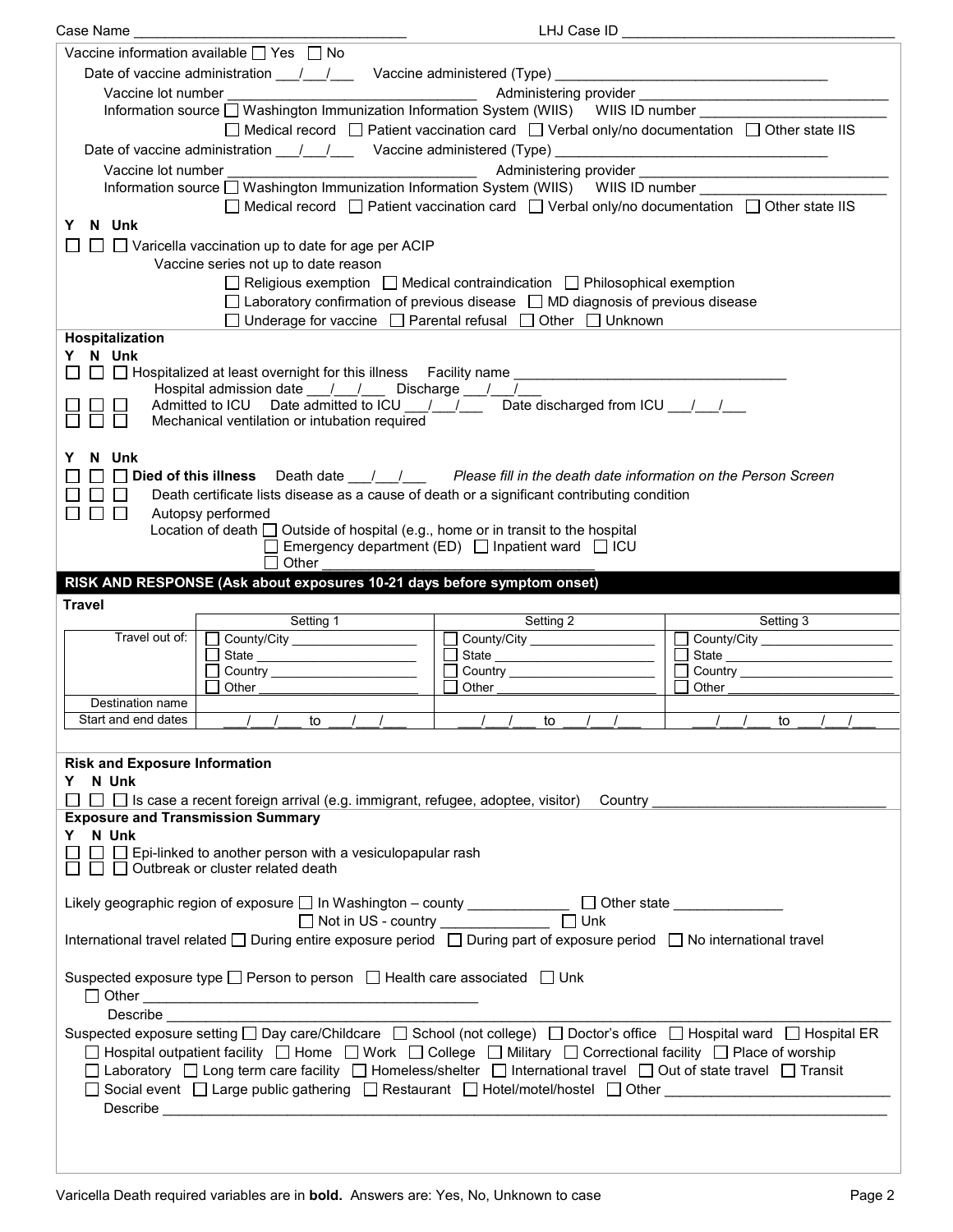| Case Name                                                         |                                                                                                                                                                                                                                                  |                                                                                                                      | LHJ Case ID                  |                                                                         |
|-------------------------------------------------------------------|--------------------------------------------------------------------------------------------------------------------------------------------------------------------------------------------------------------------------------------------------|----------------------------------------------------------------------------------------------------------------------|------------------------------|-------------------------------------------------------------------------|
| Exposure summary                                                  |                                                                                                                                                                                                                                                  |                                                                                                                      |                              |                                                                         |
|                                                                   |                                                                                                                                                                                                                                                  |                                                                                                                      |                              |                                                                         |
|                                                                   |                                                                                                                                                                                                                                                  |                                                                                                                      |                              |                                                                         |
|                                                                   | Suspected transmission type (check all that apply) $\Box$ Person to person $\Box$ Health care associated $\Box$ Unk                                                                                                                              |                                                                                                                      |                              |                                                                         |
| $\Box$ Other<br>Describe                                          |                                                                                                                                                                                                                                                  |                                                                                                                      |                              |                                                                         |
|                                                                   | Suspected transmission setting (check all that apply) $\Box$ Day care/Childcare $\Box$ School (not college) $\Box$ Doctor's office                                                                                                               |                                                                                                                      |                              |                                                                         |
|                                                                   | □ Hospital ward □ Hospital ER □ Hospital outpatient facility □ Home □ Work □ College □ Military<br>$\Box$ Correctional facility $\;\;\Box$ Place of worship $\;\;\Box$ Laboratory $\;\;\Box$ Long term care facility $\;\;\Box$ Homeless/shelter |                                                                                                                      |                              |                                                                         |
|                                                                   | $□$ International travel $□$ Out of state travel $□$ Transit $□$ Social event $□$ Large public gathering $□$ Restaurant                                                                                                                          |                                                                                                                      |                              |                                                                         |
| □ Hotel/motel/hostel □ Other<br>Describe                          |                                                                                                                                                                                                                                                  | <u> 1980 - Jan Stein Stein Stein Stein Stein Stein Stein Stein Stein Stein Stein Stein Stein Stein Stein Stein S</u> |                              |                                                                         |
| <b>Public Health Interventions/Actions</b><br>N Unk<br>Y.         |                                                                                                                                                                                                                                                  |                                                                                                                      |                              |                                                                         |
|                                                                   | $\Box$ Exclude exposed susceptibles from work/school for incubation period                                                                                                                                                                       |                                                                                                                      |                              |                                                                         |
| <b>TRANSMISSION TRACKING</b>                                      | $\Box$ $\Box$ Letter sent Date / /                                                                                                                                                                                                               | Batch date                                                                                                           |                              |                                                                         |
|                                                                   | Visited, attended, employed, or volunteered at any public settings while contagious $\Box$ Yes $\Box$ No $\Box$ Unk                                                                                                                              |                                                                                                                      |                              |                                                                         |
| Settings and details (check all that apply)                       |                                                                                                                                                                                                                                                  |                                                                                                                      |                              |                                                                         |
|                                                                   | □ Day care □ School □ Airport □ Hotel/Motel/Hostel □ Transit □ Health care □ Home □ Work □ College<br>□ Military □ Correctional facility □ Place of worship □ International travel □ Out of state travel □ LTCF                                  |                                                                                                                      |                              |                                                                         |
|                                                                   | $□$ Homeless/shelter $□$ Social event $□$ Large public gathering $□$ Restaurant $□$ Other                                                                                                                                                        |                                                                                                                      |                              |                                                                         |
|                                                                   | Setting 1                                                                                                                                                                                                                                        | Setting 2                                                                                                            | Setting 3                    | Setting 4                                                               |
| Setting Type (as                                                  |                                                                                                                                                                                                                                                  |                                                                                                                      |                              |                                                                         |
| checked above)<br><b>Facility Name</b>                            |                                                                                                                                                                                                                                                  |                                                                                                                      |                              |                                                                         |
| <b>Start Date</b>                                                 |                                                                                                                                                                                                                                                  |                                                                                                                      |                              |                                                                         |
| End Date                                                          |                                                                                                                                                                                                                                                  |                                                                                                                      |                              |                                                                         |
| <b>Time of Arrival</b>                                            |                                                                                                                                                                                                                                                  |                                                                                                                      |                              |                                                                         |
| Time of Departure<br>Number of people                             |                                                                                                                                                                                                                                                  |                                                                                                                      |                              |                                                                         |
| potentially exposed                                               |                                                                                                                                                                                                                                                  |                                                                                                                      |                              |                                                                         |
| Details (hotel room #,<br>HC type, transit info,<br>etc.          |                                                                                                                                                                                                                                                  |                                                                                                                      |                              |                                                                         |
| Contact information                                               |                                                                                                                                                                                                                                                  |                                                                                                                      |                              |                                                                         |
| available for setting<br>(who will manage<br>exposures or disease | $\Box$ Y $\Box$ N $\Box$ Unk                                                                                                                                                                                                                     | $\Box$ Y $\Box$ N $\Box$ Unk                                                                                         | $\Box$ Y $\Box$ N $\Box$ Unk | $\Box$ Y $\Box$ N $\Box$ Unk                                            |
| control for setting)                                              |                                                                                                                                                                                                                                                  |                                                                                                                      |                              |                                                                         |
| Is a list of contacts<br>known?                                   | $\Box$ Y $\Box$ N $\Box$ Unk                                                                                                                                                                                                                     | $\Box Y \Box N \Box$ Unk                                                                                             | $\Box Y$ $\Box N$ $\Box$ Unk | $\Box$ $Y$ $\Box$ $N$ $\Box$ Unk                                        |
|                                                                   | If list of contacts is known, please fill out Contact Tracing Form Question Package                                                                                                                                                              |                                                                                                                      |                              |                                                                         |
| <b>TREATMENT</b>                                                  |                                                                                                                                                                                                                                                  |                                                                                                                      |                              |                                                                         |
| Y N Unk                                                           | $\Box$ $\Box$ Did patient receive prophylaxis/treatment                                                                                                                                                                                          |                                                                                                                      |                              |                                                                         |
| Specify medication                                                | Other                                                                                                                                                                                                                                            |                                                                                                                      |                              | □ Antibiotic □ Fungal/Parasitic □ Antiviral □ Immune globulin/Antitoxin |
|                                                                   | Indication □ PEP □ Treatment for disease □ Incidental □ Other __________________                                                                                                                                                                 |                                                                                                                      |                              |                                                                         |
|                                                                   | Did patient take medication as prescribed $\Box$ Yes $\Box$ No - Why not                                                                                                                                                                         |                                                                                                                      |                              | $\square$ Unk                                                           |
| Prescribing provider<br><b>NOTES</b>                              |                                                                                                                                                                                                                                                  |                                                                                                                      |                              |                                                                         |
|                                                                   |                                                                                                                                                                                                                                                  |                                                                                                                      |                              |                                                                         |
|                                                                   |                                                                                                                                                                                                                                                  |                                                                                                                      |                              |                                                                         |
|                                                                   |                                                                                                                                                                                                                                                  |                                                                                                                      |                              |                                                                         |
|                                                                   |                                                                                                                                                                                                                                                  |                                                                                                                      |                              |                                                                         |
|                                                                   |                                                                                                                                                                                                                                                  |                                                                                                                      |                              |                                                                         |
|                                                                   |                                                                                                                                                                                                                                                  |                                                                                                                      |                              |                                                                         |